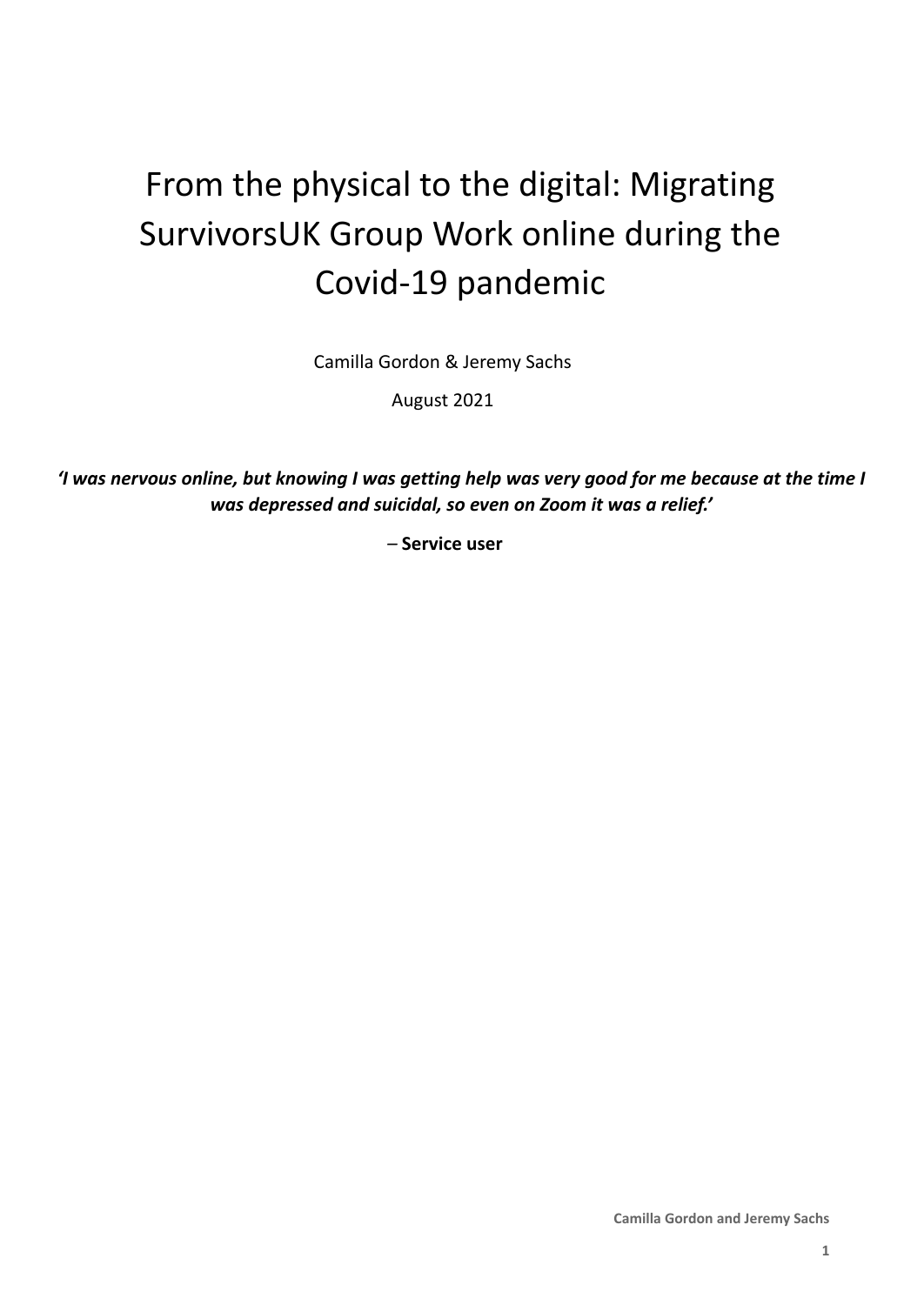# **Contents**

Introduction Methodology What the service users told us Data limitations Key themes, stats and facts Summary

# **Introduction**

SurvivorsUK was established as a service for male survivors of rape and sexual abuse, to cater for people not provided for by other services.

On the 23rd of May 2020, Prime Minister Boris Johnson announced the first national lockdown across the country, ordering people to 'stay at home'. On March 26th, the lockdown measures legally came into force. For SurvivorsUK this meant an abrupt stop to all face-to-face services. One-to-one therapy stopped, as did all groups.

All charities that provided front-facing support services were faced with a question, did they stop all services and wait for Covid-19 to pass and lockdown lifting? (Worth remembering that the Prime Minister had said on the 19th March 2020 that the UK could '*turn the tide of coronavirus in 12 weeks*'). Or, do they find a way to migrate their in-person services online.

SurvivorsUK decided to hire an external consultant on online facilitation to advise and support the migration of services to digital.

This report will focus on the impact of that migration, with special consideration of:

- The core group. Both the current group that transferred from in-person to online and the next core group that started online.
- **Two additional social groups.** The creative writing group and the Dungeons and Dragons (D&D) group.
- **Staff members.** Interviews with staff members were carried out to deepen the understanding of how Covid-19 and the migration affected the charity.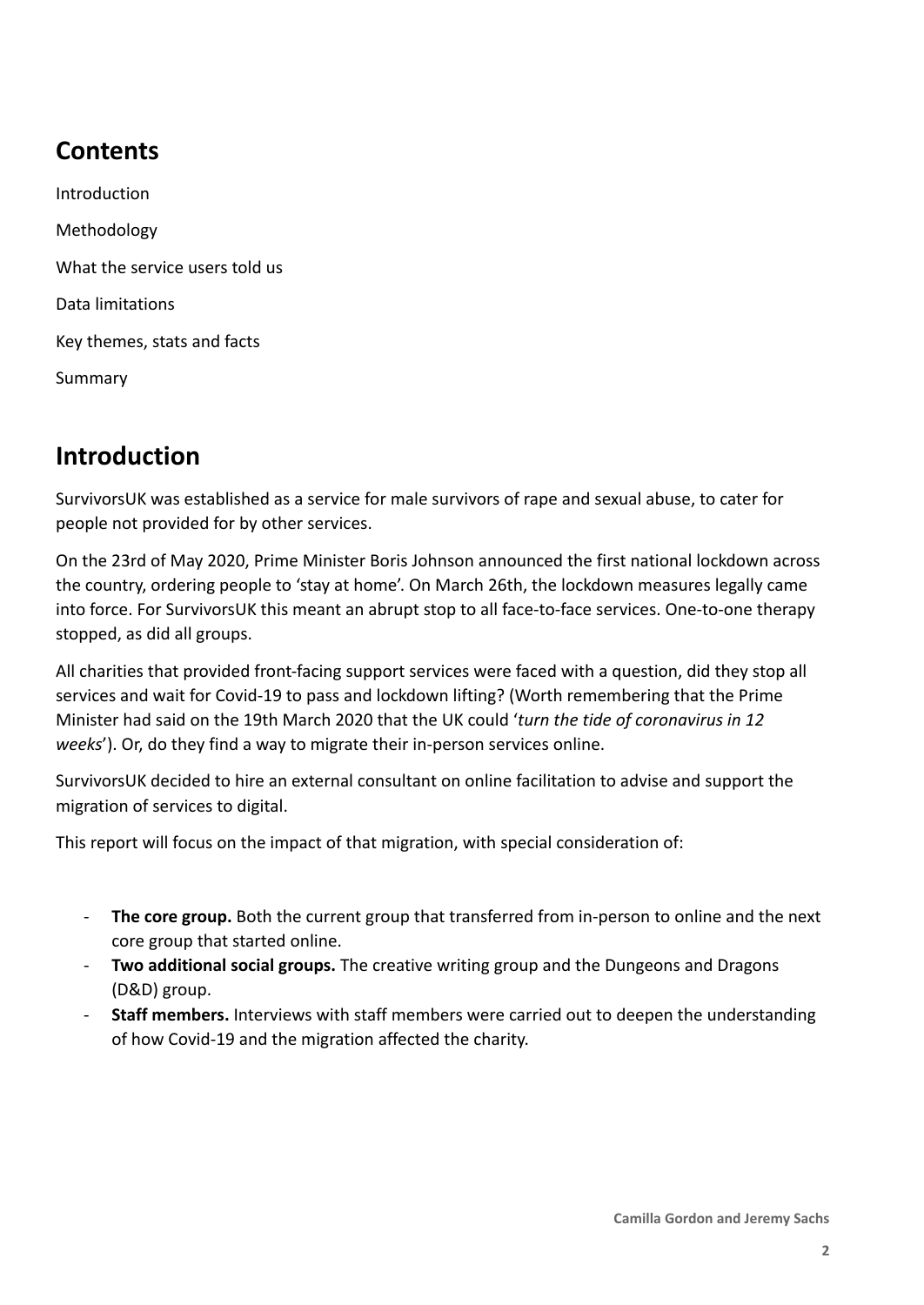## **Methodology**

Digital one-to-one interviews, group interviews and online surveys were used to capture data from as many different service users as possible.

Group interviews were facilitated by an external facilitator and a member of staff. The external facilitator led the group interviews and the member of staff attended to ensure emotional safety and to take notes. Notes were taken anonymously. The online survey collected no identifiable information about those who completed it to ensure impartiality and confidentiality. Staff interviews were also conducted anonymously by the external facilitator alone.

Numbers engaged:

- **12 members of the core group were interviewed**
- **10 members of the social group were interviewed**
- **3 staff members were interviewed**
- **- 26 service users completed the online survey**

### **Facts and stats**

63% of respondents reported that online group support had affected their ability to cope with the pandemic in a positive way

95% of respondents accessed more than one form of support online from survivors and 30% accessed 3 or more forms of support

Pre pandemic – 20% of core group members reported living outside of London

Online only groups – 41% reported being outside of London (incl. Wales and Scotland)

Face-to-face average group size of 10 – Online average group size of 7

People leaving the groups dropped from an average of 1.2 per group in person to 0.8 online

55% of respondents had received extra direct support to transition to online working

104 people accessed core group support online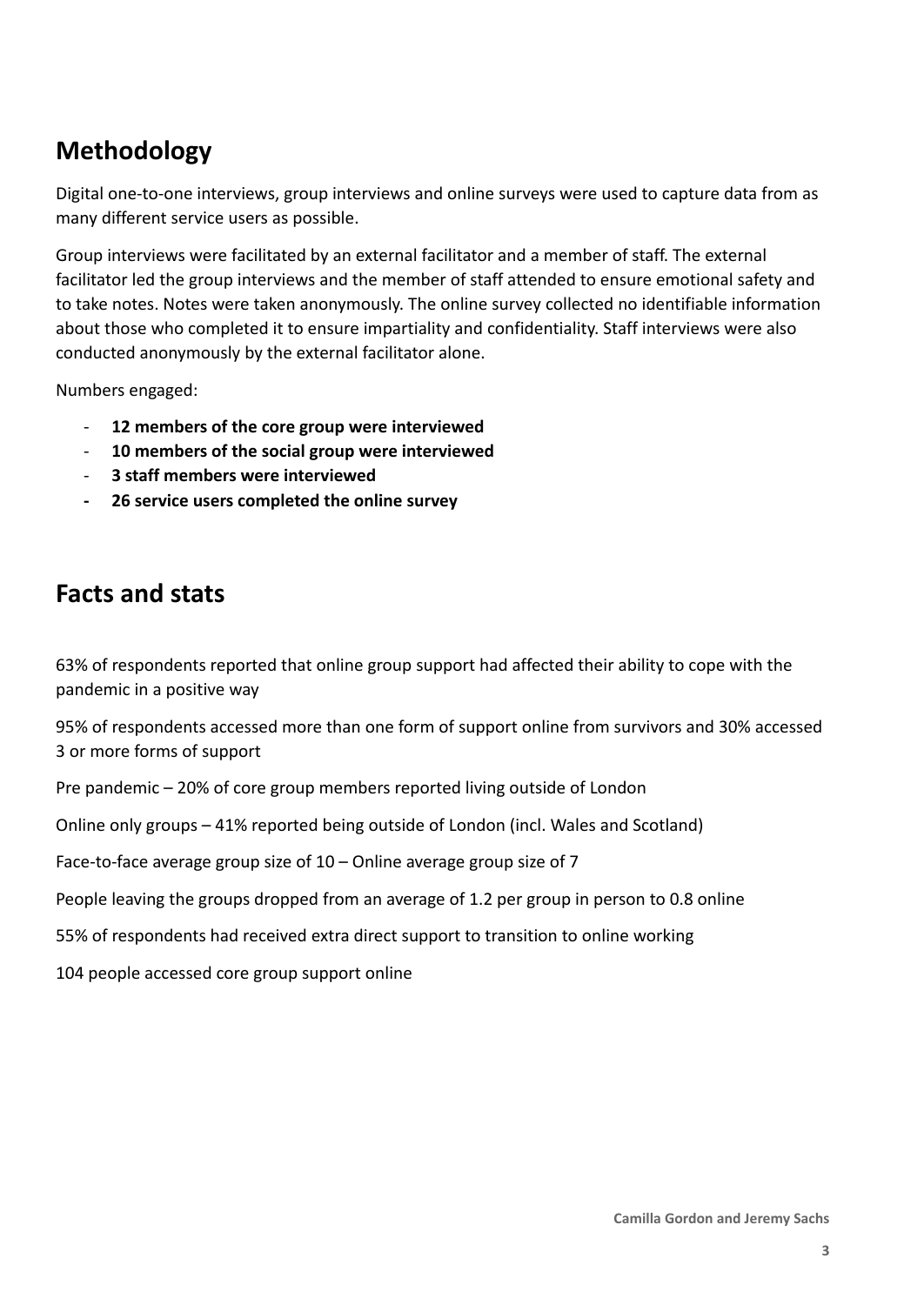### **What the service users told us**

#### **Accessibility and travel**

Service users with physical accessibility needs acknowledged that travel and the group building presented difficulties. One service user who uses a power chair (electric wheelchair) told us the journey to the groups was not easy but they missed the in-person interaction.

Long journeys also took an emotional toll on some service users and digital engagement meant anxiety or fatigue through travelling was no longer an issue for them.

However, some service users who lived with family or in shared accommodation told us that due to the emotional nature of group work, it was very difficult to process these emotions and be in the same physical space with family or flat mates. They missed the separation of home life and therapy. In addition, the journey home provided 'decompression time,' to allow difficult emotions to settle.

Accessing the group from home presented issues around confidentiality, as shared living did not guarantee confidentiality for that service user or the rest of the group. Other service users did not like having to access groups in their bedrooms as this felt invasive and it was difficult to manage strong emotions in such a private space.

#### **Technical and practical support from SurvivorsUK staff**

Counsellors and facilitators of the groups providing technical and practical support were integral to some service users being able to successfully access support. Key areas of support were:

- **Informal conversations with facilitators.** Before starting the online groups, anxious service users valued facilitators explaining how online groups worked, what to expect and how to get additional support.
- **Digital support in between group work sessions.** WhatsApp and online chats with helpliners at SurvivorsUK provided useful emotional support in the run up to and after starting online group work.
- **One-to-one support.** Service users valued knowing they could talk with the facilitators in between group sessions if they needed support.
- **Engaging in other SurvivorsUK services.** Attending 'drop in' sessions or SurvivorsUK social events before starting the core group helped to manage anxiety.
- **Paperwork.** The introduction and information sheets were very helpful to service users.
- **All in this together.** Knowing that the facilitators, counsellors and charity staff were also nervous about moving online helped create a feeling of belonging and togetherness.

Some service users reported that they struggled to access the link to the groups at different times in the week and this added to their anxiety and fear of being forgotten.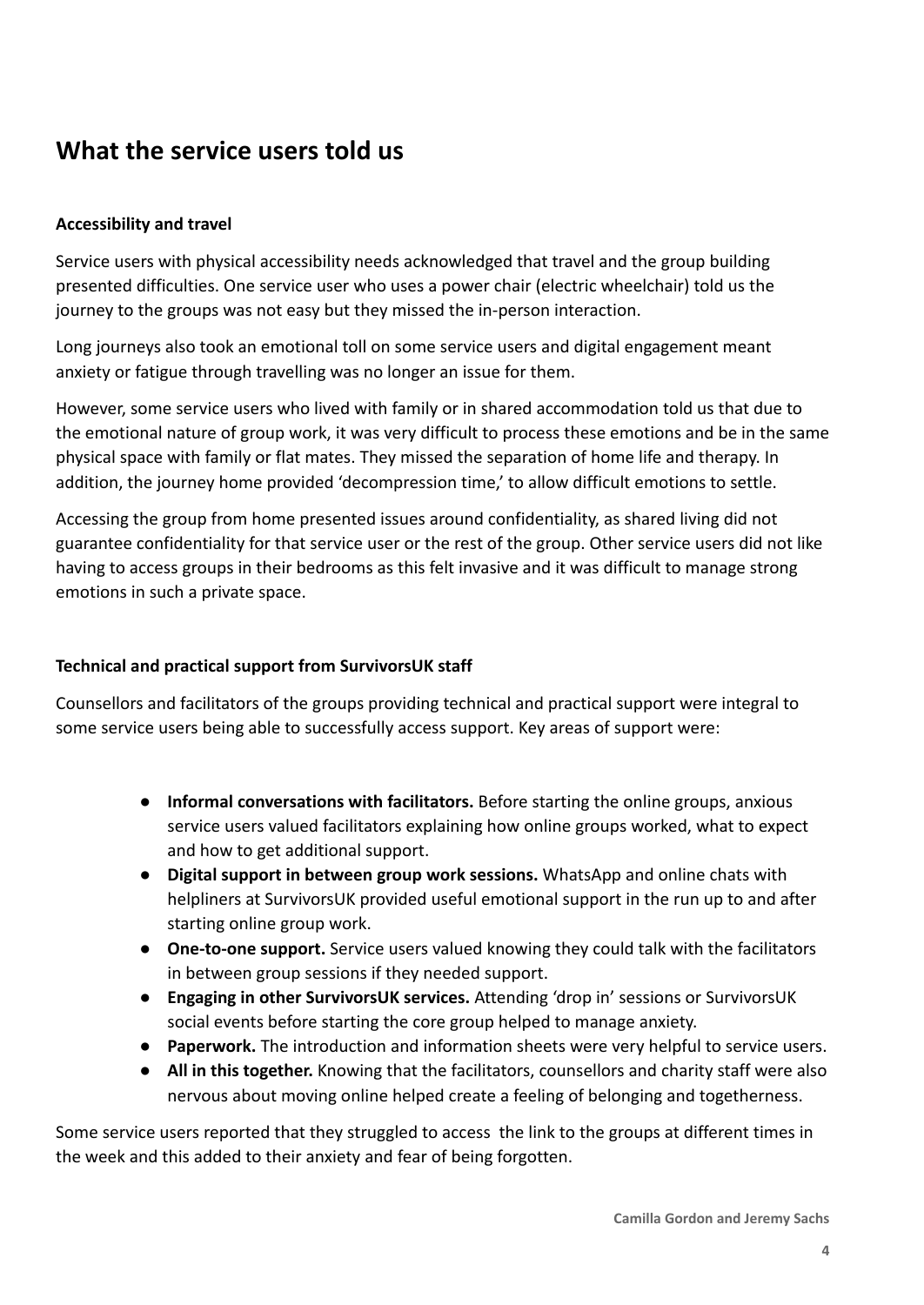#### **The challenges to online group work**

Online group work came with the expected practical frustrations and challenges. Bad Wi-Fi, online and video call fatigue and difficulty in communicating in large numbers and talking naturally were all challenges.

However, the emotional challenges that emerged were clearly specific to online therapeutic group space. Service users felt that the online format meant it was harder to contain all group members emotionally. One service user told us that as a group, they did not know how to manage someone having a panic attack. Other service users felt that some group members were too vulnerable to be contained emotionally online and that the assessment process should account for this. This feedback raises questions of what is needed for service users to feel safe when confronted with another group member who is visibly emotionally unwell.

Explicit ground rules helped mitigate against other less emotionally charged behaviour that made service users feel unsafe, such as cameras being kept on, not walking away from the camera, trying not to be late etc.

Privacy was noted as one of the biggest challenges of working online, with respondents to the survey noting both that the lack of privacy in their own homes because of cameras was hard but also being able to see into each other's houses was at times triggering.



Word cloud created by service users when asked: *What three words would you use to describe how you felt about accessing support/therapy online BEFORE you began?*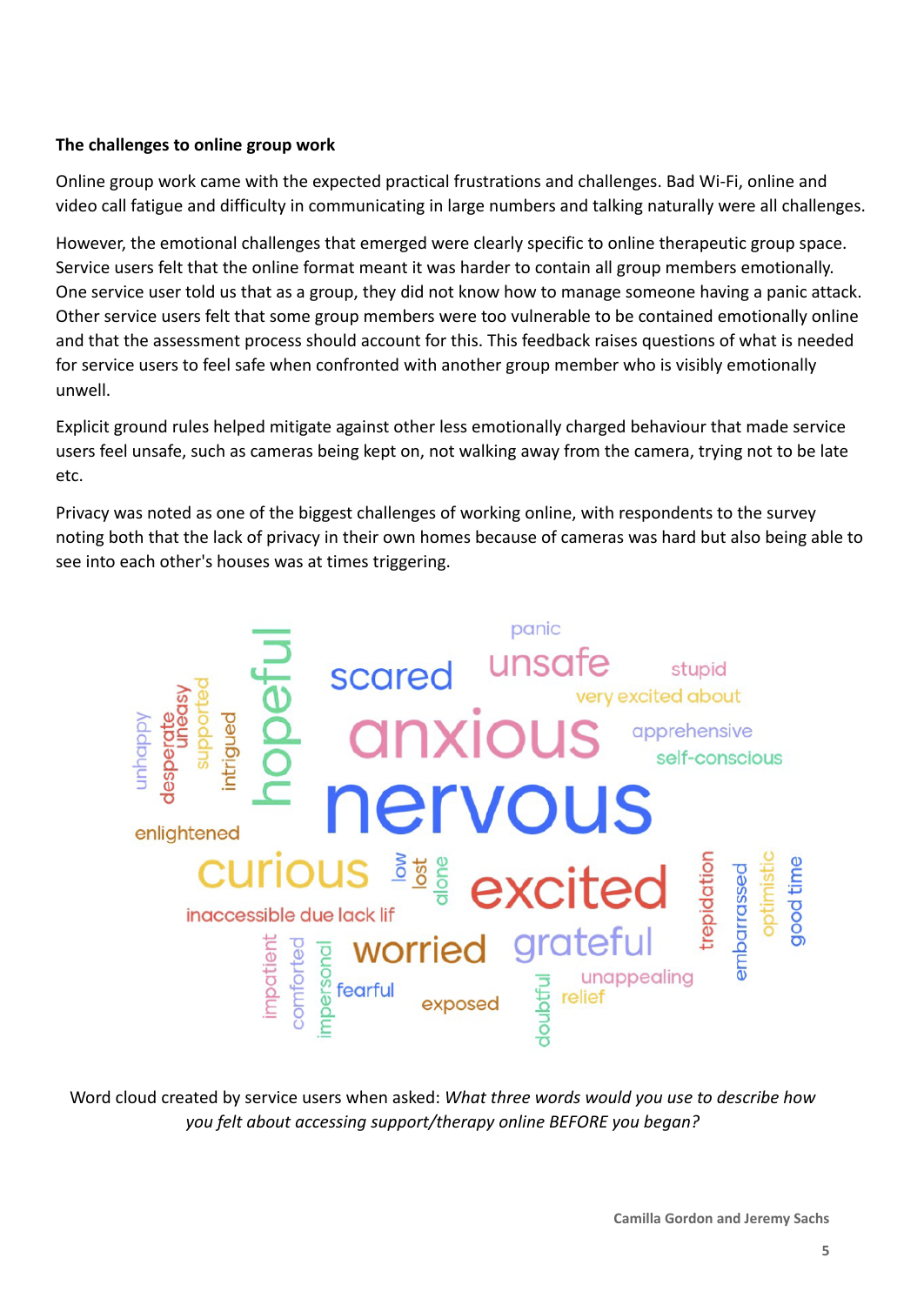#### **The benefit of online group work**

As with the challenges, there were some expected benefits of working online for service users. Online groups opened the service up to those not in London as well as those with mobility issues. It also cut down on expensive travel costs to or across London. Plus, during the lockdown, groups over Zoom provided a much needed connection and a ready-made social circle.

Some service users told us that they preferred online groups to in-person meetings. Some service users found it a better way to show greater vulnerability and intimacy. They could see and hear other members more clearly and this felt powerful. Others with high social anxiety felt that the small talk was the most anxiety-inducing part of meeting in a physical space and this was limited online. Other people said that it was easier to attend when they were feeling particularly bad or in a lot of mental pain.

#### **The impact of accessing online groups as well as SurvivorsUK in lockdown**

Service users stressed that being able to access SurvivorsUK services was a huge part of their lockdown journey. Access to mental health professionals both in groups, on the helplines and the option of having one-to-one sessions in between the groups provided a safety net for many service users.

#### *'Facilitators are respectful, they take your ideas on. Makes me feel like I'm part of something. I feel very blessed and fortunate that we have these groups.' –* **Service user**

#### **Facilitators**

A recurring theme through all conversations was the support provided by the staff at SurvivorsUK. One participant noted: 'My experience of Survivors facilitators is that they can hold stuff that I didn't believe was holdable.' Support was received by participants in a range of ways, through the online chat function, one-ro-ones with group facilitators and more traditional counselling sessions. Through the support of the facilitators one participant noted that it **'was really enriching to feel like I could say anything and was free to let it flow**.'

'Zoom and Whatsapp have made me feel safe. Knowing people from the group are there if I need is great.' – Service user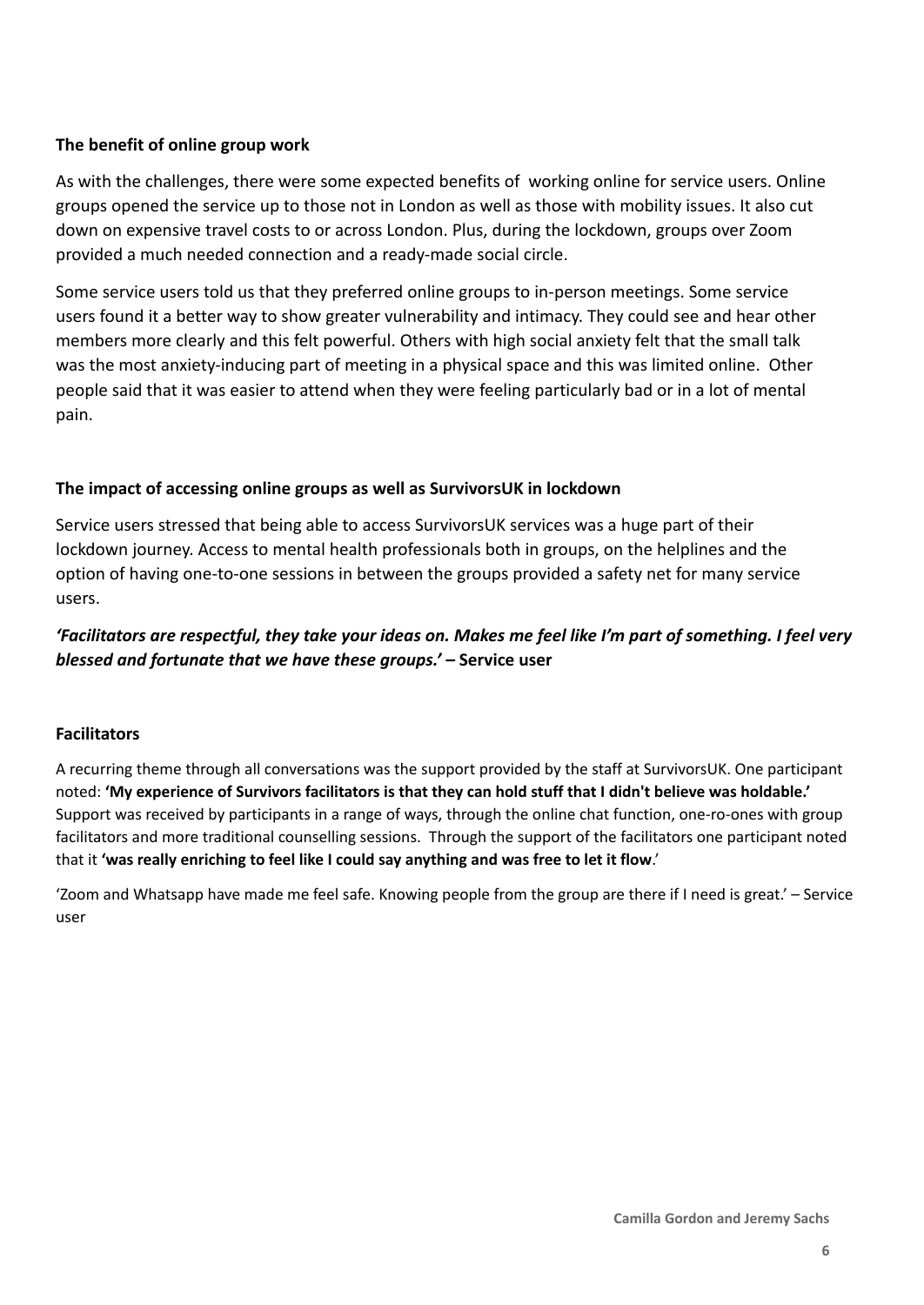

Word cloud created by service users when asked: *What three words would you use to describe your experience of working online with SurvivorsUK?*

# **Social groups**

During the pandemic, SurvivorsUK ran a number of online support groups outside of the core group process. These were spaces covering a range of topics and using different mediums which included creative writing and Dungeons and Dragons.

**'The idea is that it's creative, not therapeutic, allowing the therapy to take place which is another angle.' – Service user**

#### **Creative writing**

The creative writing group was started before lockdown and ran its first sessions in person before moving online. The process consisted of a 6-week initial programme and a monthly 'open mic' afternoon was also offered, in direct response to a request from a participant. The participants noted many of the same challenges with the core group, such as privacy and lack of processing time.

It was noted that the space provided by the creative writing group offered a different approach to support with a facilitator describing it as a space for 'magical connections and catharsis' one of the participants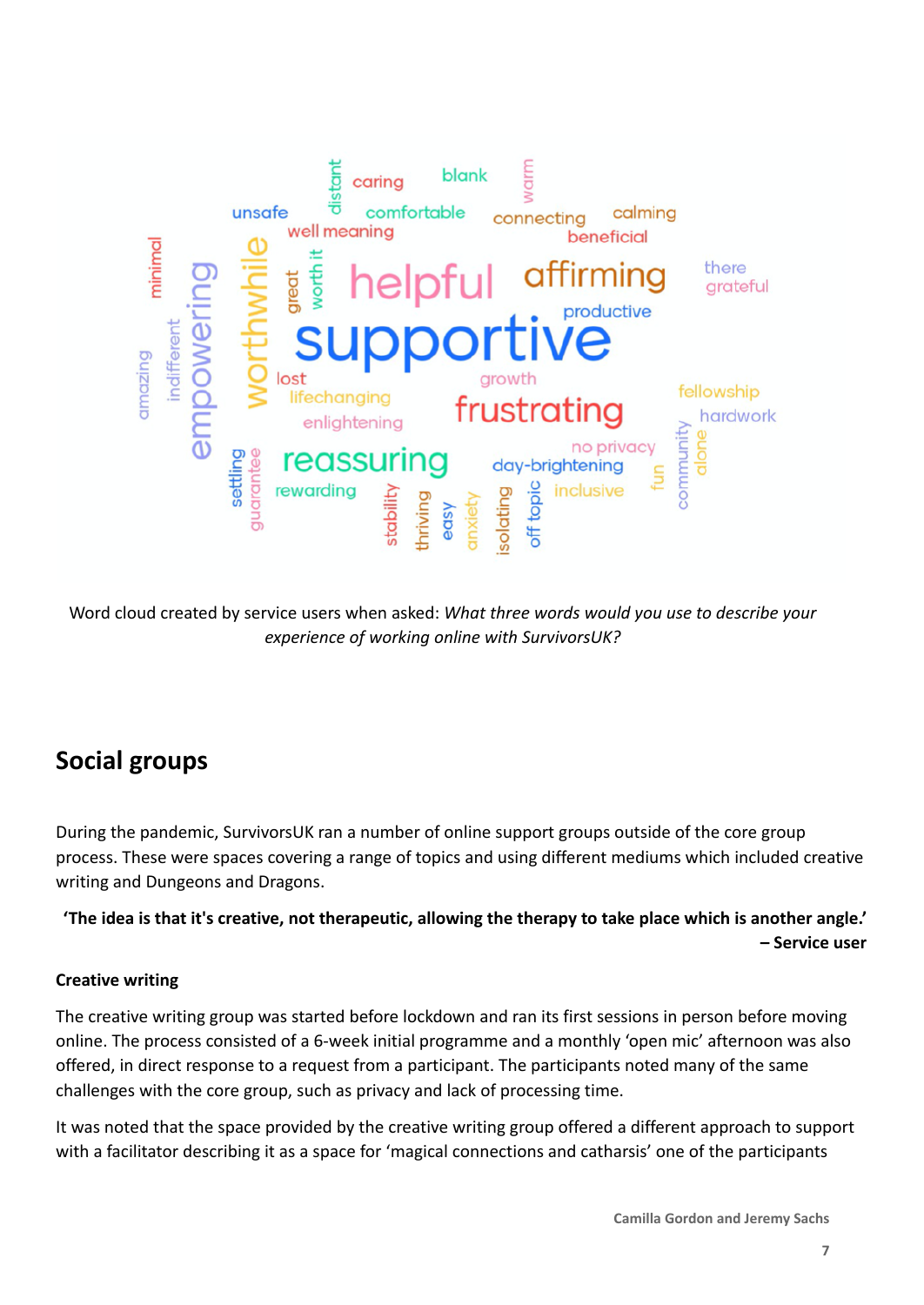#### noted: '**There was a certain level of bonding that I don't think I have got from any other online group discussion or classes that I have ever been to**.'

The open mic afternoon provided a regular drop-in space for people to come together and share what they had been working on. This space was requested by one of the participants to maintain the support and connection that had formed as a result of the 6-week programmes and overall was a huge success.

#### **Dungeons and Dragons**

Dungeons and Dragons is a role-play game that is played over an extended period of time, where players create characters in the game and go on a campaign together to achieve a goal. Each character is made up of different characteristics with different levels of skills such as strength and intelligence. The players make decisions for their characters and respond based on what they think their characters would do.

The Dungeons and Dragons group had been in development pre Covid but it was during the lockdown that the first two groups were established online. The groups provided a social space for participants to explore a different world using their characters. The therapeutic part of it is quite unconscious and not as explicit as some of the other groups, and in creating this space it gives participants an opportunity to work things through in an unconscious way through a third person.

While two groups were started there was some drop-off and there is currently one group running, which has been running for around eight months. Of the participants we spoke to, only one had prior experience of Dungeons and Dragons but all noted the impact they felt it had had. A facilitator noted that through their characters, participants had 'explored things such as gender identity and family dynamics'. As the group developed, a talking space was added both inside and outside of the game, with an additional session added to explore some of the themes that had come up. There was also a short break mid-game where participants could explore anything that had come up. This provided space for participants to reflect and explore what they had played with through their characters.

While this group could have been run face-to-face, the participants said that only one of them would or could have attended a face-to-face meeting and that meeting that way would have been a barrier to access. Another noted that they felt they wouldn't have come because they had never tried Dungeons and Dragons before and trying it online felt safer than in person.

### **What the staff told us**

#### **How did you feel about running support groups online?**

All members of staff interviewed spoke of their hesitancy and anxiety around moving to online working. Staff told us they didn't feel comfortable using technology with one member of staff noting that they hadn't used a computer until their thirties. Another cited that the moment before the first online session was the most anxious in their professional career. The fear around technology was felt by all staff interviewed with it being listed as the main personal anxiety for them.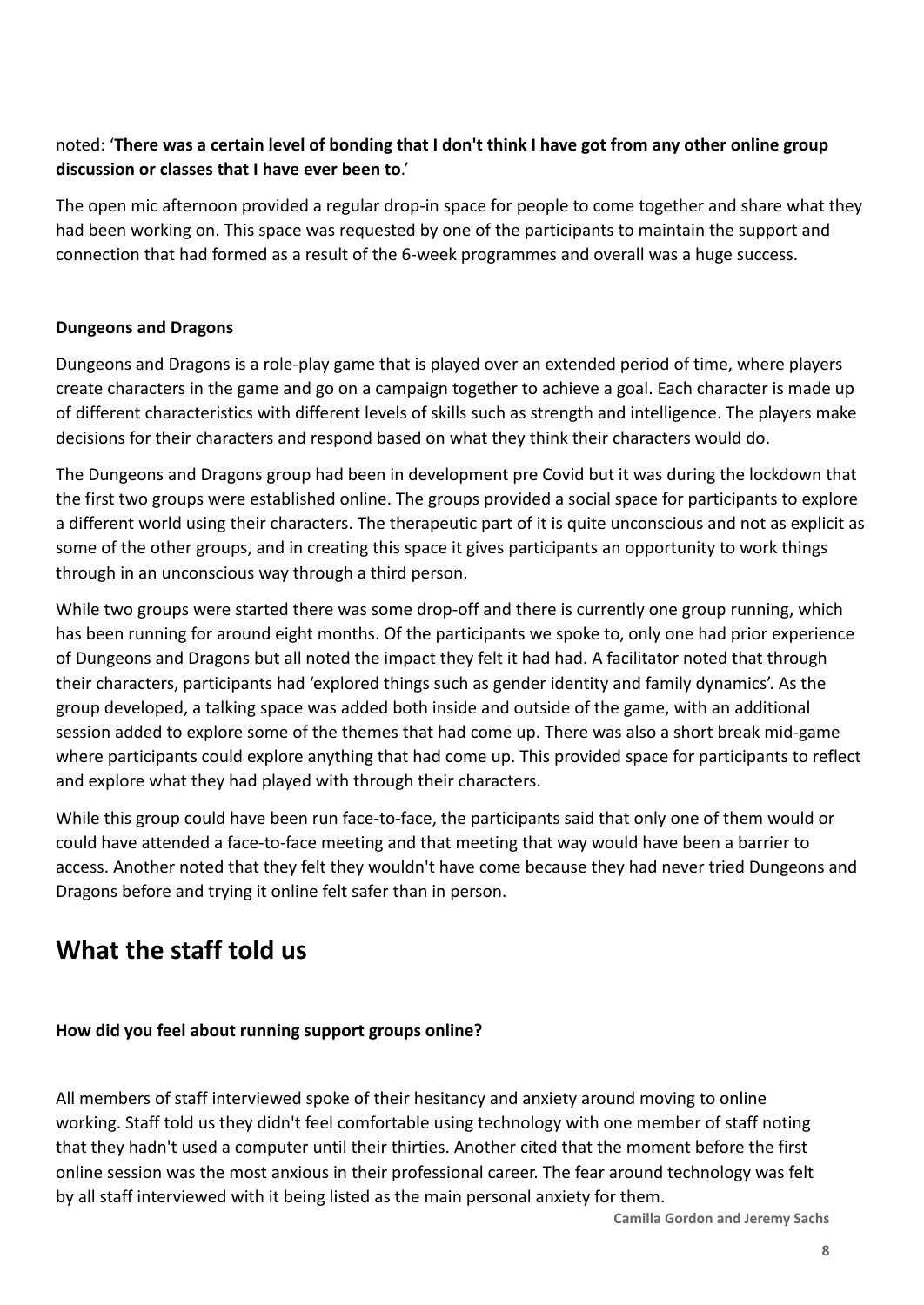In relation to professional anxieties, the safety of the space for participants as well the lack of non-verbal signals were the main challenges. One member of staff noted they had believed that it wasn't possible to work safely online before transitioning during the pandemic. There was a particular emphasis on the loss of the 'buffer space' around groups such as having a chat by the tea urn or being able to build community by sharing food. This was linked with concerns around participants not having space before and after sessions to decompress while travelling to and from sessions and the loss of their usual coping strategies due to the pandemic.

#### **Challenges of delivering online**

A number of challenges were noted by staff.

Not being in the same physical space as participants created challenges in particular around supporting people who disassociated during the sessions. Staff noted it was a challenge at times to recognise dissociation, particularly if there was a poor Internet connection. One member of staff worked to agree on a support system for a participant who disassociated but recognised the challenges in it. They noted the intrusive nature of other participants viewing the dissociative episode up close and not knowing how long any episode might last.

Another challenge centred around being able to know if a person was under the influence of drugs or alcohol, without the social indicators you would see in a face-to-face setting.

It was reported that while shorter sessions were initially advised at the start of working online the group were keen to keep the three-hour sessions they had been used to in face-to-face work. This meant staff felt particularly drained after the session, noting the exhaustion was more than it would be in face-to-face work.

#### **Biggest opportunities working online**

Overall, staff were positive about the work that had been done online and all indicated a desire for it to continue alongside face-to-face working.

The biggest positive impact of online working was the accessibility that it brought participants, with those unable to join previously because of geographical location or due to access needs and disability. One member of staff felt that the groups had created a space that transcended the digital barrier. One facilitator noted that 'people can roll out of bed and be in a safe beautiful space to feel connected and liberated. Being online brings a magic that transcends the barriers and provides meaningful and powerful relationships.'.

**'People have joined from all over the country and people who care for someone. They can be seen and heard and held wherever they are in the country.'**

**– Service user**

#### **Support before moving online**

All staff reported feeling supported through the process of transitioning. While acknowledging the rapid nature of the move felt like it was a 'scramble', it was recognised that this was a reflection on the **Camilla Gordon and Jeremy Sachs**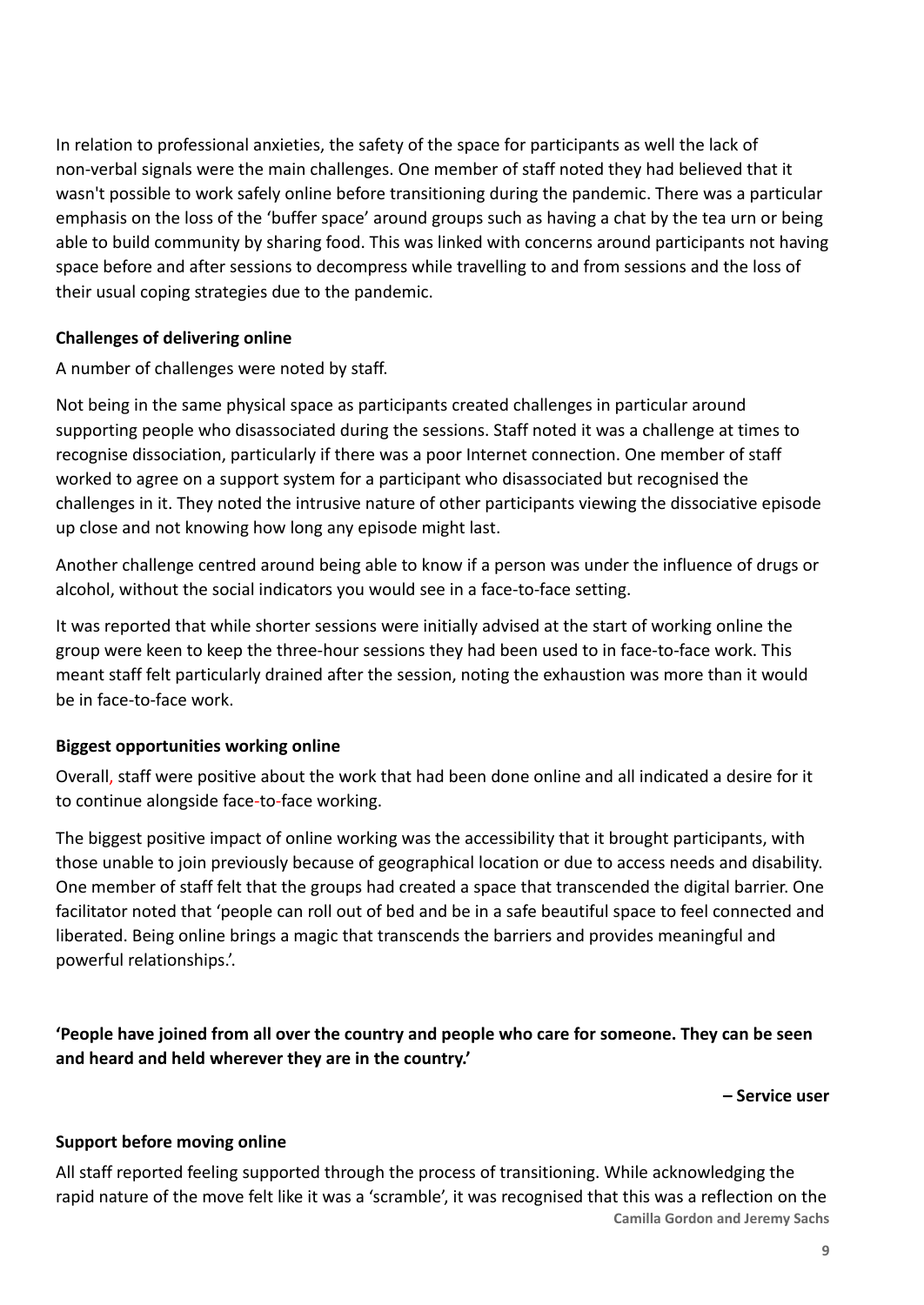general feeling about the pandemic rather than the SurvivorsUK response. All staff received training on Zoom and reported learning from each other as the sessions began.

Staff felt supported by senior leadership and felt able to reach out for help – there was always support available on the phone or email if needed. This support was both practical in relation to training and the move online; but there was also personal support and reassurance – a feeling they **'had my back'** during the process.

The addition of technical support around the practicalities of booking rooms from team members meant the staff felt able to concentrate on delivering without feeling overwhelmed with all the new 'things to do'.

It was noted that the existing frameworks survivors had around delivering group work made the transition process easier. Frameworks such as contracting were developed for staff to adapt to their respective groups.

#### **'Work was done quite quickly around the contract and training so I felt quite held, so even if it was a bit of a scramble, I think that was more the nature of the pandemic than what we were doing.'**

**– Facilitator**

#### **What support helps you deliver online safely?**

Staff reported safety in the online space as one of their biggest concerns when moving to the online space, and several things were put in place to ensure the safety of both staff and participants.

All staff noted that the contracting support was key in creating a safe digital space, with SurvivorsUK providing a general contract laying out the details and expectations of the group. This was then adapted on a group by group basis to suit their individual needs.

Staff repeated that support from senior staff was key in building confidence in spaces, one participant noted the comfort of having an 'on call facilitator' in case both co-facilitators were unable to connect or had technical issues.

Supervision was also identified as an important support structure for staff, for them as individuals but also as a group supervision process that began during the lockdown. This gave space to staff to share challenges but also ideas on best practices and engagement ideas. Senior staff were also named as being instrumental in providing support and one-to-one conversations when needed.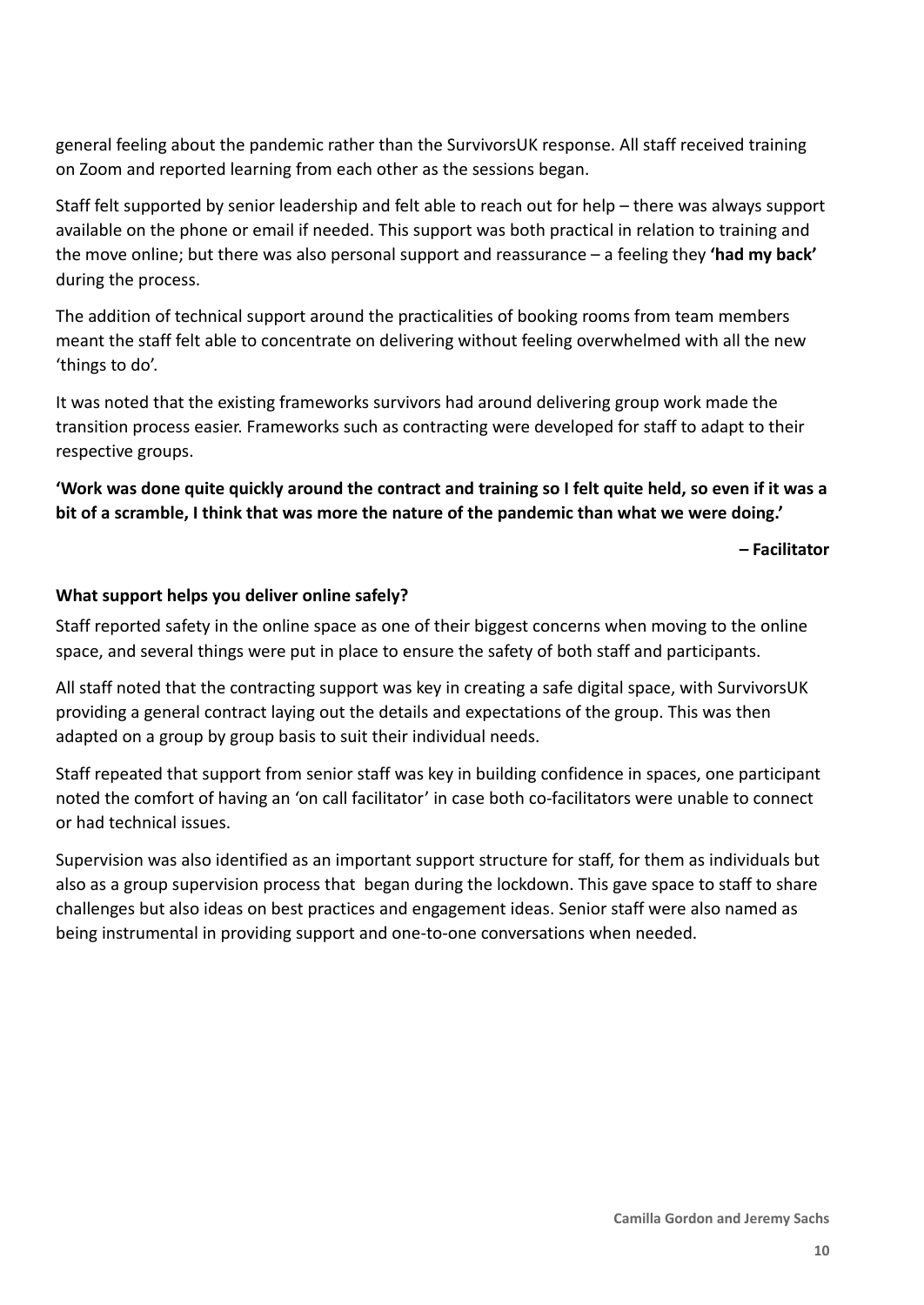### **Summary**

#### **Data limitations**

It is important to acknowledge the limitations of this impact report. The service users consulted were those who attended one or more of the SurvivorsUK online services or groups. There were some service users who did not engage in services and this impact report and therefore their voices are missing from the picture. The reasons for this are many and subject to speculation.

**Digital exclusion.** Some may not have had devices in which to access support. Others may have had devices but no safe space to sit online for weekly sessions. A lack of safe space could mean anything from temporary accommodation to living with people to whom they have not disclosed abuse.

**Discomfort or mistrust of technology.** Some may not have felt comfortable online or learning new ways of making video calls. Some may have felt that online platforms were are not trustworthy or confidential places. Others may simply have not wanted to engage online because it didn't feel emotionally safe or that it was a poor substitute for in-person groups.

Some criticisms of online services reflect the difficulties of group work in general. We cannot know that when service users say: *`It's hard to know how to manage, if someone has a panic attack over Zoom'* if they would have managed better in person. A small percentage of service users also told us that assessments needed to be more rigorous, as some people with moderate to severe mental health needs were hard to be in an online group with. These highlight some of the challenges that come in attending group work in general, and we cannot know how much online lessons exacerbate these experiences.

We can, however, be certain of practical criticisms of online work. Lack of private or safe spaces to join the call, bad connections, no 'buffer time' travelling to and from and lack of devices or good Wi-Fi are all very specific and difficult issues, often with no resolution. We also know that some service members chose not to engage with online services at all and their voices have not been heard in this report.

The criticism has for the most part been outweighed by the reports of how important SurvivorsUK online groups have been. Service users have cited just how invaluable online group work has been and some have told us they prefer online services. Much of this is based on improved accessibility and convenience as well as how diligently SurvivorsUK staff have worked to get it right. Below are the key themes that service users and staff members have told us worked for them.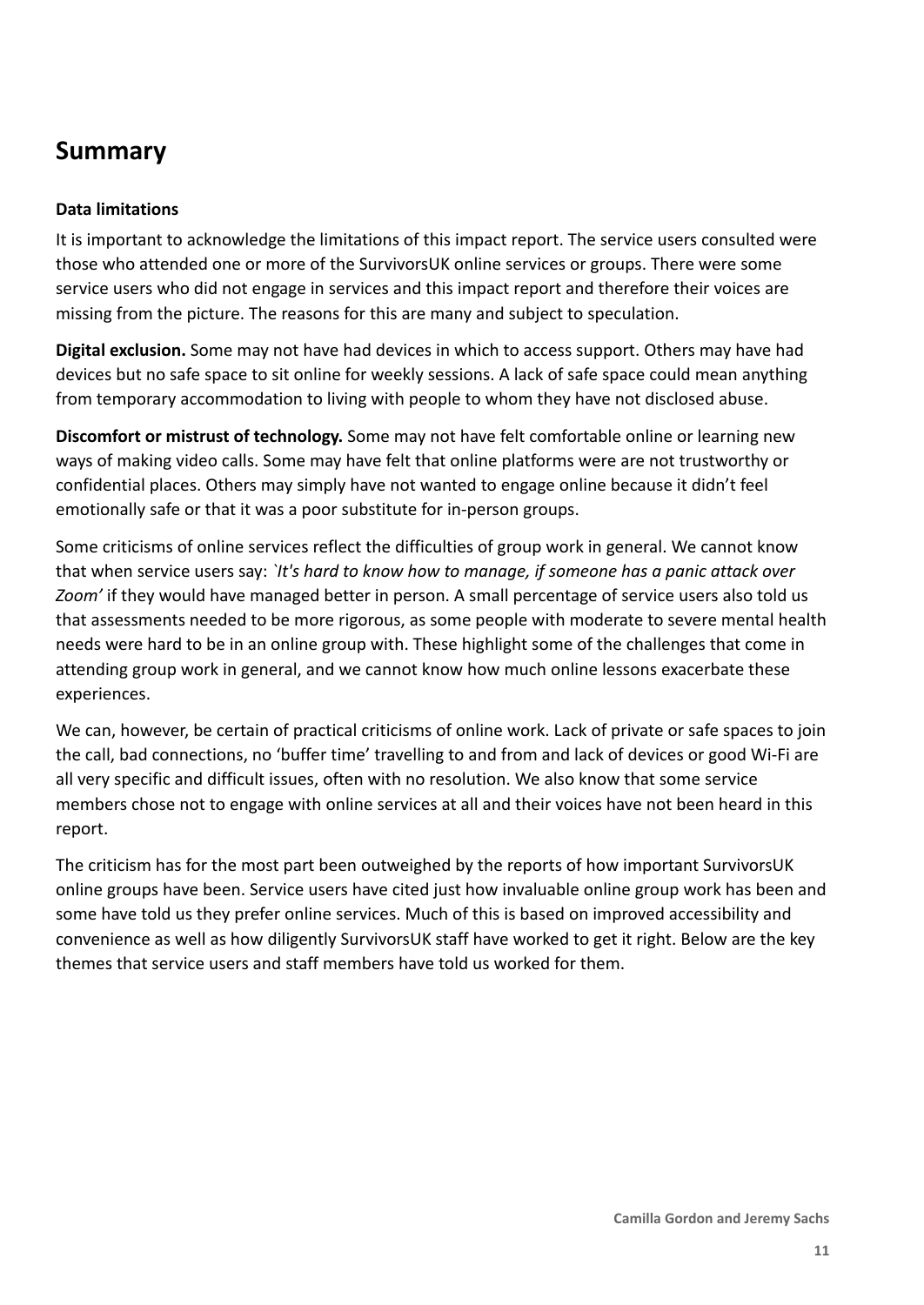#### **Six key themes**

#### **1. Accessibility, technical support and being human**

Service users who found travelling to and from groups challenging benefited from the online services. This was reported by people who were living with disabilities as well as anxiety or mental health conditions.

Options to have one-to-one check ins in between the group sessions and the drop-in groups helped service users manage anxiety, get practical support and acclimatise to being online.

SurvivorsUK staff who were open about their own anxieties with online work created a sense of '*we're all in this together'* that was helpful and humanising.

#### **2. Big group, small group model**

Specific ground rules to online engagement were useful, as not everyone starts with the same skills, knowledge and comfort level around online video calls.

A mixture of small groups and big groups, utilising the break-out room function on video calls were useful for service users to build closer relationships in the group and share more of their stories and experiences. It also served as a way for facilitators to check in with each other, and flag any concerns as well as take a break.

#### **3. To therapy or not to therapy**

Non-therapeutic groups, such as creative writing, D&D and the get together groups that started in-person and migrated online stayed consistently well attended. They suffered from the same challenges that the core group did, lack of private space, limited access to devices or good Wi-Fi.

Having social groups was a great comfort to service users, particularly at a time of social isolation. Having activities booked in the diary and knowing what they would be about and what was expected of them was seen as valuable.

There was also a positive response to the therapeutic impact of the non-therapeutic groups, providing space to process and explore feelings and experiences through different mediums with different people.

#### **4. Geographical diversity**

Online groups provided access to people all over the UK. Groups no longer were as London-centric. This benefited SurvivorsUK and the group service as it was suddenly available to people from all over the UK. Service users were also grateful that they could access groups and acknowledged that geographical diversity was enriching to the group experience.

#### **5. Giving it a go is better than playing too safe**

At the beginning of the lockdown many organisations within the sector were confronted with the dilemma, *is it safe enough to move services online?* The risk of it being too upsetting, psychologically triggering or doing more harm than good was real and SurvivorsUK also had this concern.